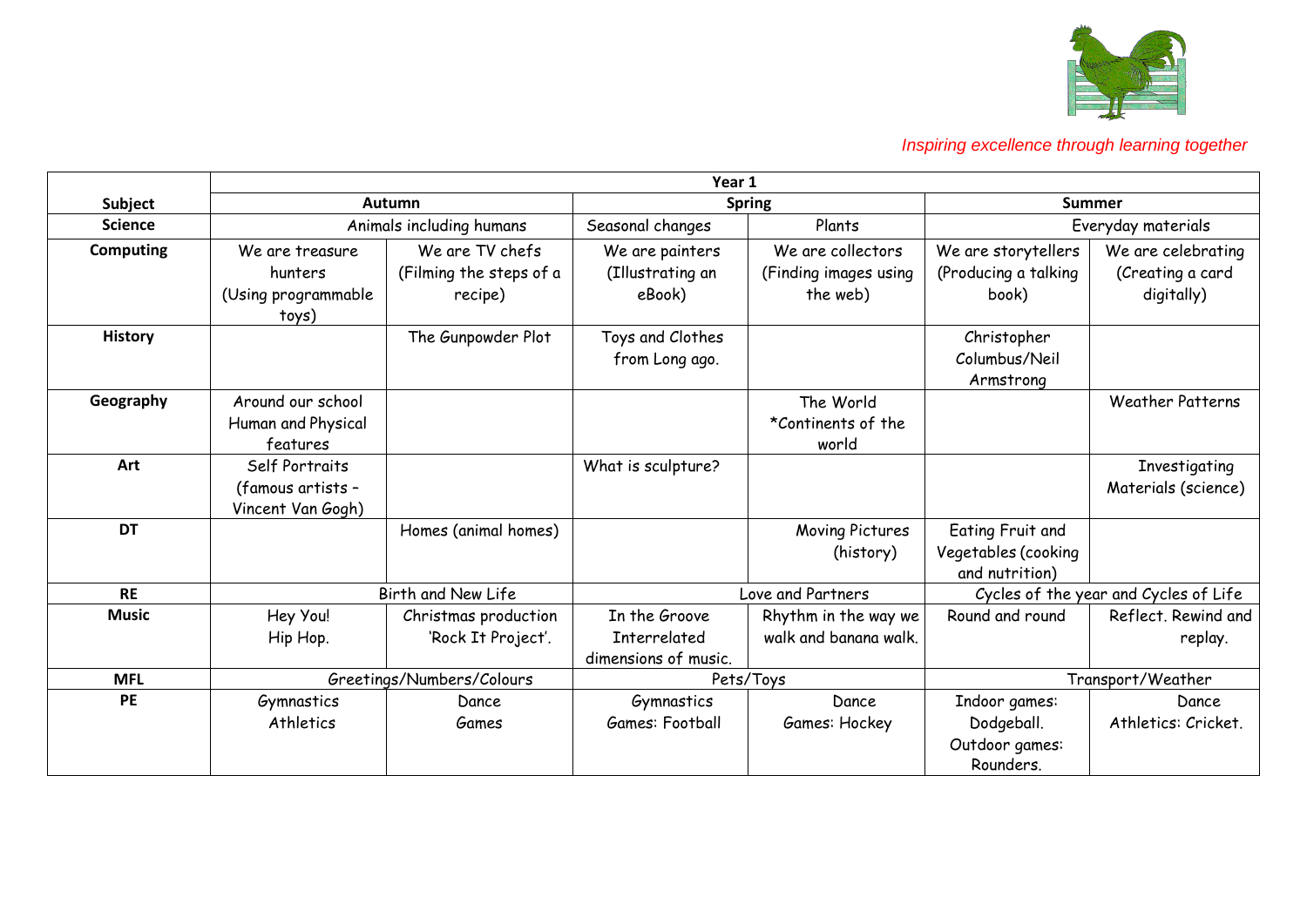

|                  | Year <sub>2</sub>                               |                                                                      |                                                               |                                                                 |                                                              |                                                                         |
|------------------|-------------------------------------------------|----------------------------------------------------------------------|---------------------------------------------------------------|-----------------------------------------------------------------|--------------------------------------------------------------|-------------------------------------------------------------------------|
| <b>Subject</b>   | Autumn                                          |                                                                      | <b>Spring</b>                                                 |                                                                 | <b>Summer</b>                                                |                                                                         |
| <b>Science</b>   | Animals including humans                        |                                                                      | Uses of everyday<br>materials                                 | Plants                                                          |                                                              | Living things and their habitats<br>explore and compare the differences |
| <b>Computing</b> | We are astronauts<br>(Programming on<br>screen) | We are games<br>testers<br>(Exploring how<br>computer games<br>work) | We are<br>photographers<br>(Taking better<br>photos)          | We are researchers<br>(Researching a topic)                     | We are detectives<br>(Collecting clues)                      | We are zoologists<br>(Collecting data<br>about bugs)                    |
| <b>History</b>   | Great Fire of London                            |                                                                      | Florence Nightingale,<br>Mary Seacole,<br><b>Edith Cavell</b> |                                                                 | <b>Famous Person</b><br>(Lowry, Queen<br>Victoria, Elizabeth |                                                                         |
| Geography        |                                                 | <b>UK Cities</b><br>*Basic mapping skills                            |                                                               | *UK cities and<br>capitals<br>(Humans and Physical<br>features) |                                                              | Contrasting locality<br>Tocuaro<br>(Place knowledge)                    |
| Art              | L.S Lowry<br><b>Famous Artist</b>               |                                                                      | Can Buildings Speak?                                          |                                                                 | Mother Nature                                                |                                                                         |
| <b>DT</b>        |                                                 | Winding up                                                           |                                                               | Dips and Dippers                                                |                                                              | Puppets                                                                 |
| <b>RE</b>        | Celebrations and festivals                      |                                                                      | Remembering Jesus: Easter                                     |                                                                 | A world of festivals                                         |                                                                         |
| <b>Music</b>     | Hands, feet, heart.                             | Christmas<br>production 'Rockit'<br>project.                         | Glockenspiel stage 1.                                         | I wanna play in a<br>band.                                      | Zootime                                                      | Reflect, rewind and<br>replay.                                          |
| <b>MFL</b>       | Clothes/The Body                                |                                                                      | The House/Food/Drinks                                         |                                                                 | Classroom Objects/The Park                                   |                                                                         |
| <b>PE</b>        | Gymnastics<br>Athletics                         | Dance<br>Games                                                       | Gymnastics<br>Games: Basketball                               | Dance<br>Games: Tennis                                          | Indoor games:<br>Badminton<br>Outdoor games: Tag<br>rugby.   | Dance<br>Athletics                                                      |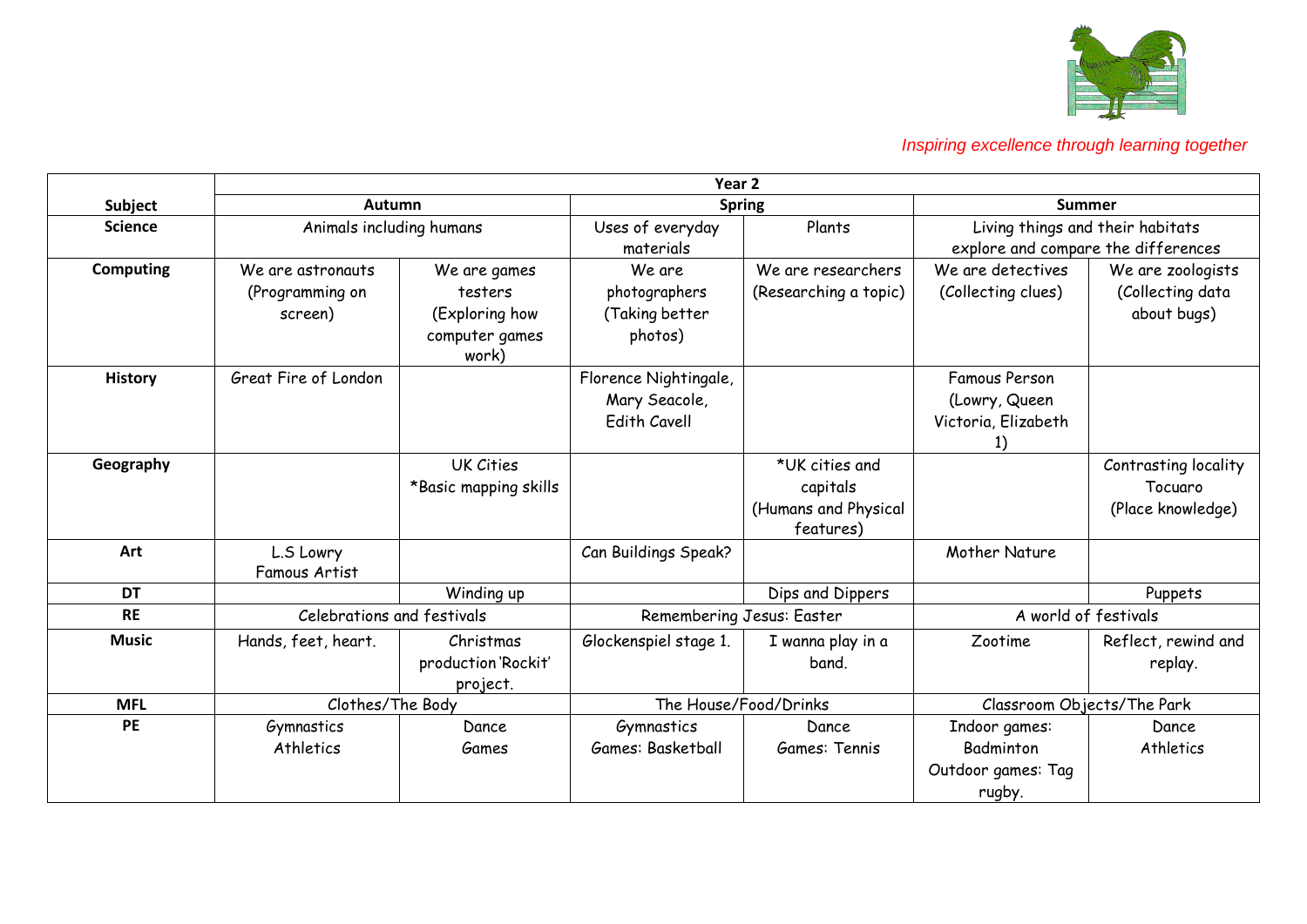

|                  | Year <sub>3</sub>                                                    |                                                                      |                                                                |                                                                                            |                                                                   |                                                                   |
|------------------|----------------------------------------------------------------------|----------------------------------------------------------------------|----------------------------------------------------------------|--------------------------------------------------------------------------------------------|-------------------------------------------------------------------|-------------------------------------------------------------------|
| Subject.         |                                                                      | Autumn                                                               |                                                                | <b>Spring</b>                                                                              |                                                                   | <b>Summer</b>                                                     |
| <b>Science</b>   | Animals inc humans                                                   | Rocks                                                                |                                                                | Plants                                                                                     |                                                                   | Forces and magnets                                                |
| <b>Computing</b> | We are<br>programmers<br>(Programming an<br>animation)               | We are bug fixers<br>(Finding and<br>correcting bugs in<br>programs) | We are presenters<br>(Videoing)<br>performance)                | We are network<br>engineers<br>(Exploring computer<br>networks, including the<br>internet) | We are communicators<br>(Communicating safely<br>on the internet) | We are opinion<br>pollsters<br>(Collecting and<br>analysing data) |
| <b>History</b>   | Stone Age - Iron<br>Age                                              |                                                                      | Ancient Egypt                                                  |                                                                                            | Mayan Civilization<br>(Guatemala)                                 |                                                                   |
| Geography        |                                                                      | *Europe inc Russia<br>(Human and<br>Physical)                        |                                                                | *World countries and<br>cities<br>(Location Knowledge)                                     |                                                                   | Mapping Skills<br>(direction and grid<br>Reference)               |
| Art              |                                                                      | Stone Age Art                                                        | Investigating<br>Pattern<br>(Egyptian Art and<br>Architecture) |                                                                                            |                                                                   | Sculpture<br>(Can we change<br>places)                            |
| <b>DT</b>        | Let's go fly a kite                                                  |                                                                      |                                                                | Edible Garden<br>(Cooking and Nutrition)                                                   | Packaging                                                         |                                                                   |
| <b>RE</b>        | Sacred books and writings                                            |                                                                      | Holy buildings and sacred spaces                               |                                                                                            | Sacred journeys: pilgrimages                                      |                                                                   |
| <b>Music</b>     | Three little birds                                                   | Christmas<br>production 'Rockit<br>Project'.                         | Glockenspiel stage 2                                           | Benjamin Brittan, there<br>was a monkey.                                                   | Let your spirit fly                                               | Reflect. rewind and<br>replay                                     |
| <b>MFL</b>       | Greetings/Numbers/Colours/My Name and<br>Age/My Country and Language |                                                                      | My Everyday Items/Days of the<br>Week/Numbers 13 -20/The Hour  |                                                                                            | My Family/My Brothers and Sisters/My<br>Pets/My Things            |                                                                   |
| PE               | Gymnastics/Games                                                     | Dance/Games:<br>Football                                             | Gymnastics/Games:<br><b>Basketball</b>                         | Dance/Games: Tennis                                                                        | Indoor games: Dodge<br>ball/Outdoor<br>Adventure                  | Indoor games:<br>Badminton/Outdoor:<br>Rounders                   |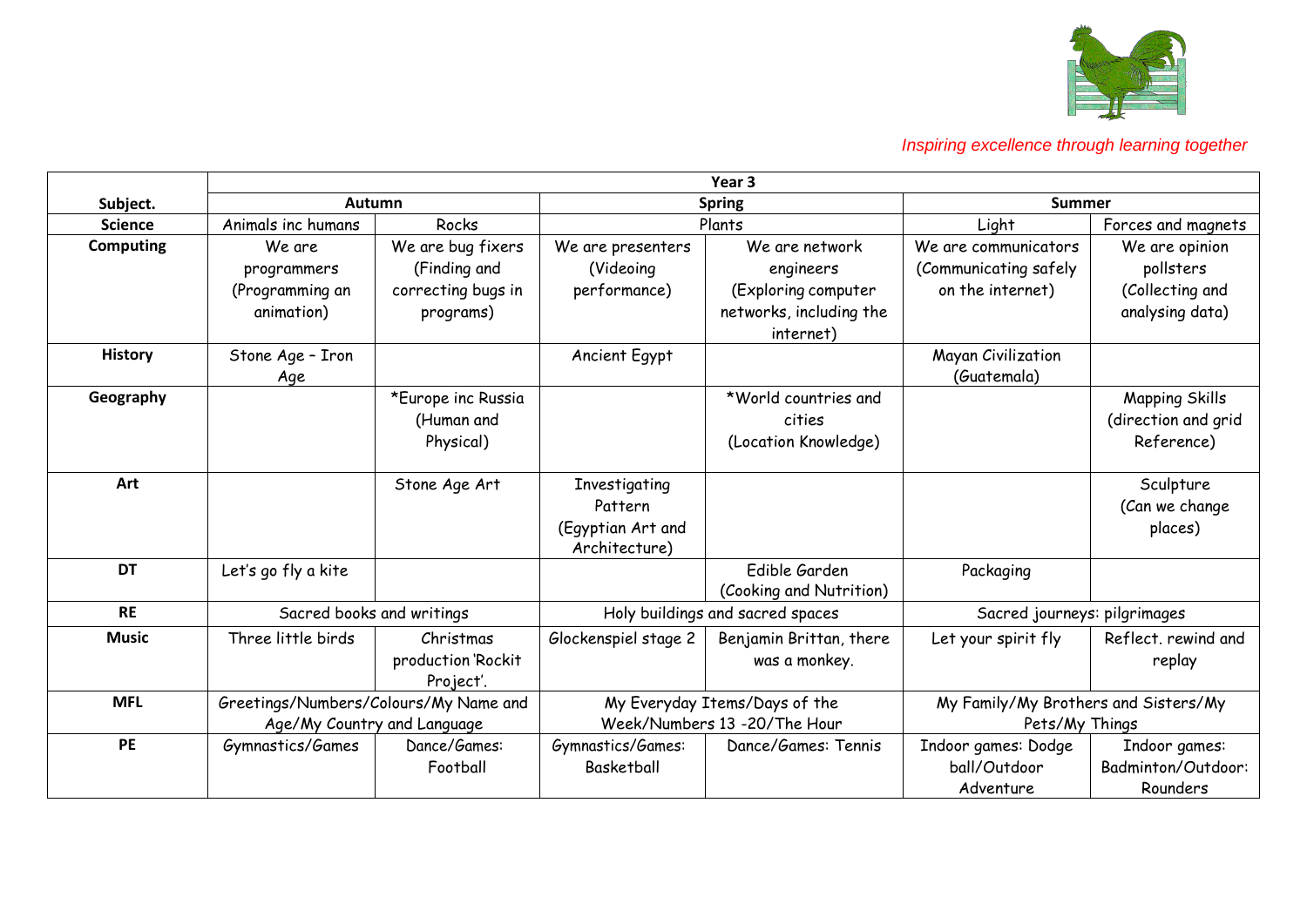

|                  | Year 4                                                                  |                                           |                                                                    |                                                         |                                                             |                                                           |  |
|------------------|-------------------------------------------------------------------------|-------------------------------------------|--------------------------------------------------------------------|---------------------------------------------------------|-------------------------------------------------------------|-----------------------------------------------------------|--|
| Subject          |                                                                         | <b>Autumn</b>                             |                                                                    | <b>Spring</b>                                           |                                                             | <b>Summer</b>                                             |  |
| <b>Science</b>   | Sound                                                                   | States of matter                          | <b>Famous Scientists</b>                                           | Electricity                                             | Living things and<br>their<br>Habitats                      | Animals incl. humans                                      |  |
| <b>Computing</b> | Photograph Stories                                                      | We are software<br>developers             | We are musicians<br>(Producing digital<br>music)                   | We are HTML<br>editors<br>(Editing and writing<br>HTML) | Programming a Turtle<br>-Logo                               | We are<br>meteorologists<br>(Presenting the<br>weather)   |  |
| <b>History</b>   | Ancient Greeks                                                          |                                           | Romans<br>The Roman Empire                                         |                                                         | Romans<br>Roman Britain                                     |                                                           |  |
| Geography        |                                                                         | A village in in Italy                     |                                                                    | Uk mapping skills                                       |                                                             | Field work<br>(Human and physical<br>features)            |  |
| Art              |                                                                         | Ancient Greece<br>Sculpture/Statues       | Roman Mosaics                                                      |                                                         |                                                             | Viewpoints<br>(Famous Artists -<br>Pablo Picasso)         |  |
| <b>DT</b>        | <b>Ancient Greece</b><br>(Pots/Cooking)                                 |                                           |                                                                    | Light it up                                             | <b>Story Books</b><br>(History Romans)                      |                                                           |  |
| <b>RE</b>        | Beliefs, Identity and Values: Jewish people,<br>Hindus and Christians   |                                           | Ways of life and ways of expressing meaning:                       |                                                         | Religious beliefs about the world: Hindus and<br>Christians |                                                           |  |
| <b>Music</b>     | Mamma Mia                                                               | Christmas production<br>'Rockit' Project. | Glockenspiel stage 3.                                              | Benjamin Britten -<br>Cuckoo.                           | Lean on me.                                                 | Reflect, Rewind and<br>replay.                            |  |
| <b>MFL</b>       | Alphabet/Numbers 21 - 40/The<br>Hour/Months/The Weather and The Seasons |                                           | My Schoolbag/My Classroom/My Friends/My<br><b>Favourite Things</b> |                                                         | My House/Flat/My Transport/My French<br>World               |                                                           |  |
| PE               | Gymnastics/Games                                                        | Dance/Games:<br>Hockey.                   | Gymnastics/Games:<br>Netball                                       | Dance/Games:<br>Cricket                                 | Indoor games: Dodge<br>ball/Outdoor: Tag<br>rugby           | Indoor games:<br>Badminton/Outdoor<br>Adventure: Rounders |  |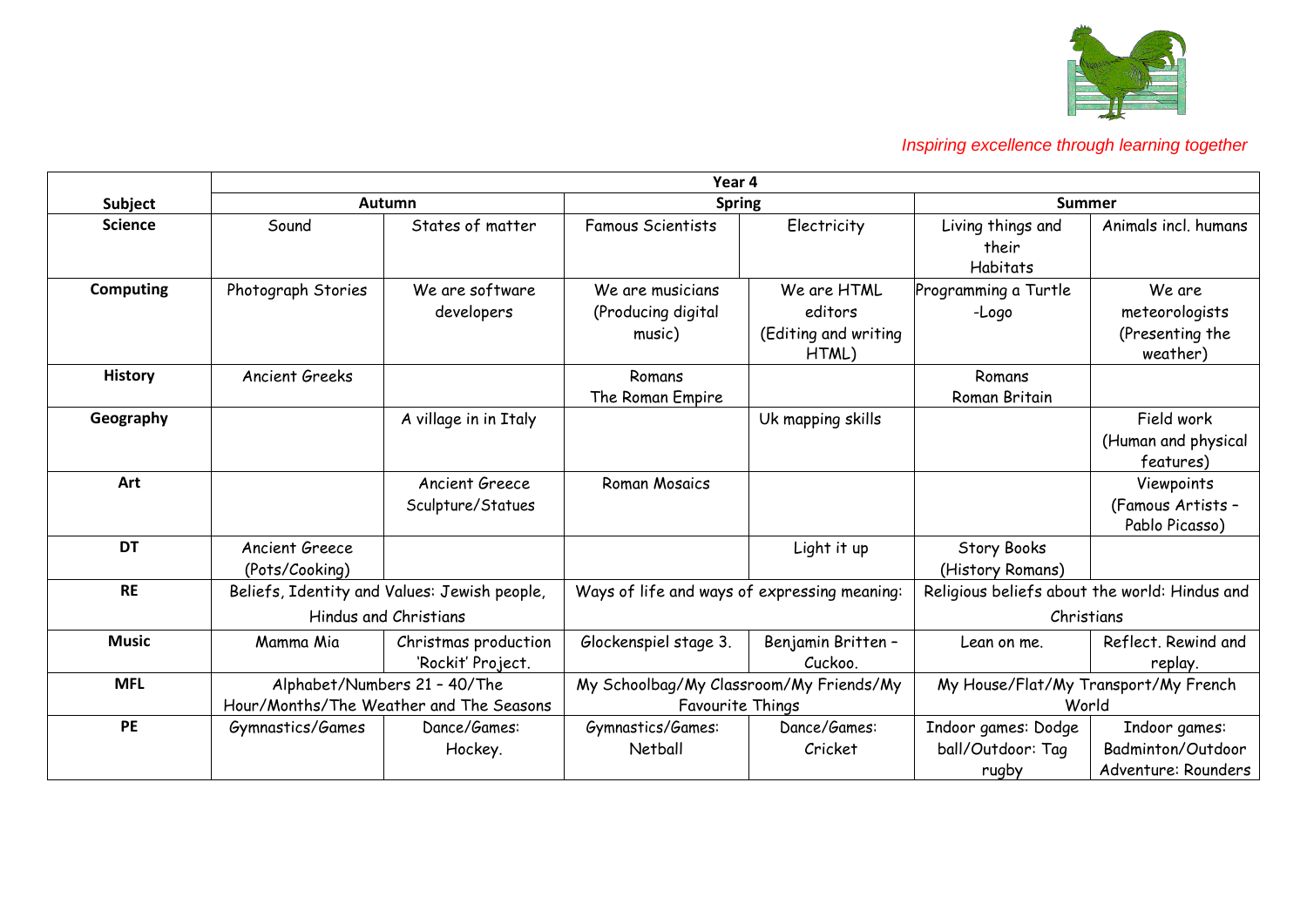

|                  | Year 5                                                             |                                          |                                                    |                                     |                                                                                       |                                                           |  |
|------------------|--------------------------------------------------------------------|------------------------------------------|----------------------------------------------------|-------------------------------------|---------------------------------------------------------------------------------------|-----------------------------------------------------------|--|
| Subject          |                                                                    | <b>Autumn</b>                            |                                                    | <b>Spring</b>                       |                                                                                       | Summer                                                    |  |
| <b>Science</b>   | Forces                                                             | Earth and Space                          | Properties and changes of materials                |                                     | Living things and their<br>habitats                                                   | Animals inc humans                                        |  |
| <b>Computing</b> | Game Developers                                                    | Scratch                                  | Flowol                                             | Internet Research<br>& Web Design   | Radio Station                                                                         | 3D Modelling<br>Sketchup                                  |  |
| <b>History</b>   | Anglo Saxons                                                       |                                          | Vikings                                            |                                     | Local Area study<br>What was it like for<br>children locally during<br>Victorian era? |                                                           |  |
| Geography        |                                                                    | World<br>Studies                         |                                                    | South<br>America                    |                                                                                       | World Mapping skills                                      |  |
| Art              | Anglo Saxon -<br>Brooches and buckles.                             |                                          | Containers<br>Viking                               |                                     | Objects and Meaning<br>(Famous Artists -<br>Jackson Pollock)                          |                                                           |  |
| <b>DT</b>        |                                                                    | Moving Toys                              |                                                    | <b>Musical Instruments</b>          |                                                                                       | Bread (Savoury)                                           |  |
| <b>RE</b>        | Finding reasons to care in religious stories                       |                                          | Commitments and meanings                           |                                     | Learning from the Hindu religion                                                      |                                                           |  |
| <b>Music</b>     | Don't stop believing                                               | Christmas production<br>'Rockit' project | Classroom jazz 1                                   | Benjamin Bitten - a<br>tragic story | Stop!                                                                                 | Reflect. Rewind and<br>replay                             |  |
| <b>MFL</b>       | Numbers 41-60, Describing Myself, My<br>Clothes ans School Uniform |                                          | My Bedroom, My Body, My Health, Food and<br>Drink. |                                     | Shops, My Town, My Park and Describing Places                                         |                                                           |  |
| <b>PE</b>        | Gymnastics/Games                                                   | Dance/Games: Football                    | Gymnastics/Games:<br>Netball.                      | Dance/Games: Tennis                 | Indoor games: Dodge<br>ball./Outdoor:<br>Basketball                                   | Indoor games:<br>Badminton/Outdoor<br>Adventure: Rounders |  |